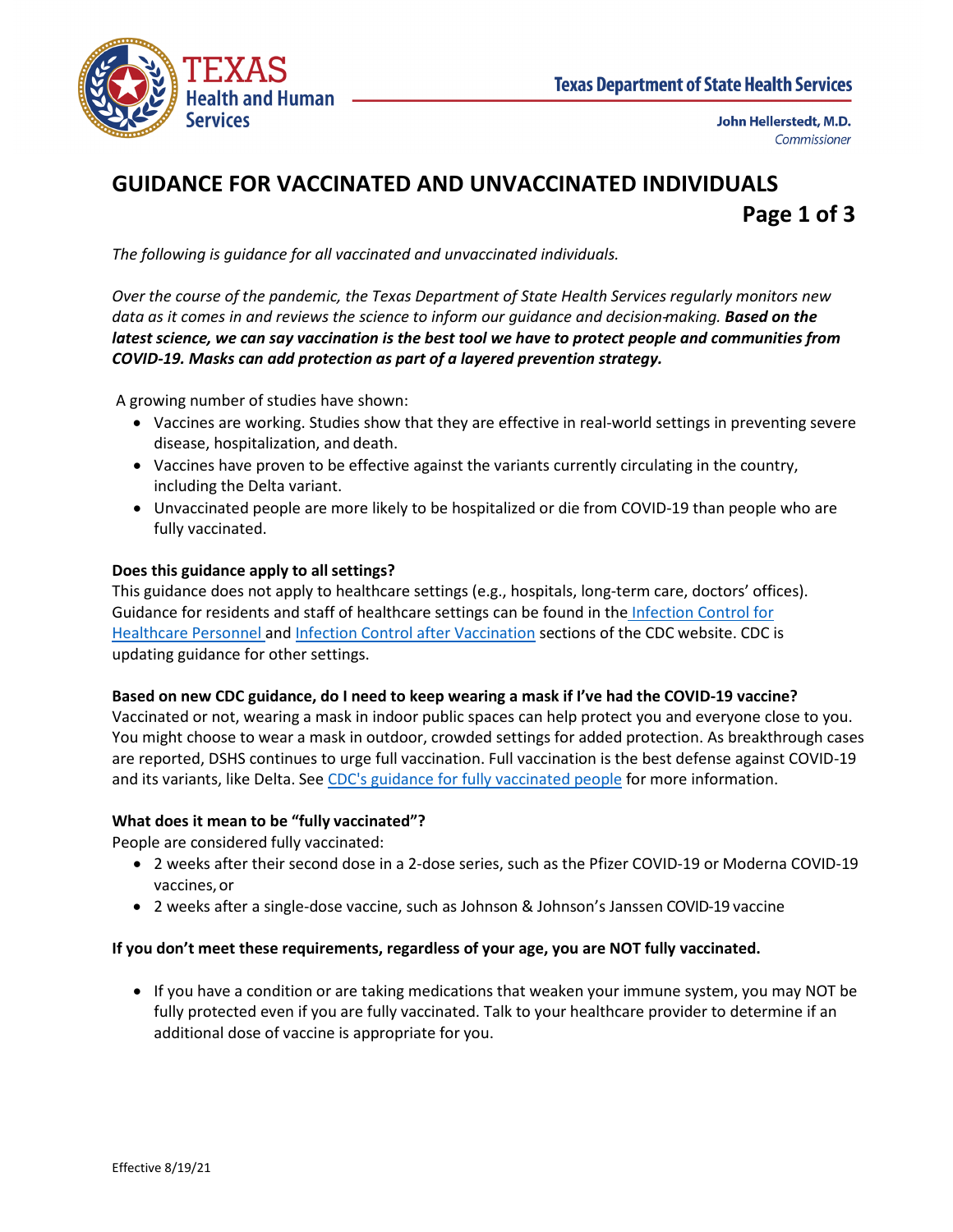

# **Does the vaccine protect me from variants?**

Yes. The COVID-19 vaccine provides protection against variants. Like any vaccine, COVID-19 vaccines do not stop 100% of cases. But fully vaccinated people are less likely to be infected. They are also protected from severe illness, hospitalization, and death.

# **How will people know if someone is vaccinated?**

Your best defense is to get vaccinated yourself.

Vaccination data coverage by county is available on our website under the [Vaccine Data](https://tabexternal.dshs.texas.gov/t/THD/views/COVID-19VaccineinTexasDashboard/Summary?:origin=card_share_link&:embed=y&:isGuestRedirectFromVizportal=y) tab.

## **I'm fully vaccinated. Are there safety precautions I still need to take?**

Vaccinated or not, wearing a mask in indoor public spaces can help protect you and everyone close to you. In general, you do not need to wear a mask in outdoor settings. Wear a mask in outdoor crowded settings if someone in your household is immunocompromised or at increased risk of severe disease. The safety measures listed below can also help protect you from COVID-19:

- staying 6 feet from others not in your household
- frequent handwashing
- avoiding crowded indoor spaces

## **I'm fully vaccinated and know I've been around someone with COVID-19. Should I get tested?**

If you are fully vaccinated, and do not have any symptoms of COVID-19, you do not need to quarantine at home. However, you should get tested 3–5 days after the exposure, even if you don't have symptoms, and wear a mask indoors in public for 14 days following exposure or until your test result is negative.

#### **I'm unvaccinated and know I've been around someone with COVID-19. What should I do?**

If you've been within 6 feet of a person who has COVID-19 for a total of 15 minutes or more in a 24-hour period, you should:

- stay home for 14 days after your last contact;
- watch for symptoms such as fever, cough or shortness of breath;
- if possible, stay away from people you live with, especially those at high risk of getting very sick from COVID-19.

If symptoms develop, immediately contact your local public health department or healthcare provider.

#### **I tested positive for COVID-19. What should I do?**

Whether you are vaccinated or unvaccinated, if you have tested positive for COVID-19, you should isolate in order to protect others.

- If you do not develop symptoms, you can be around others after 10 days have passed since your positive viral test for COVID-19.
- If you have symptoms, you can be around others after:
	- o 10 days since symptoms first appeared, **and**
	- o 24 hours with no fever and without using fever-reducing medicine, **and**
	- o Other COVID-19 symptoms you have are improving.